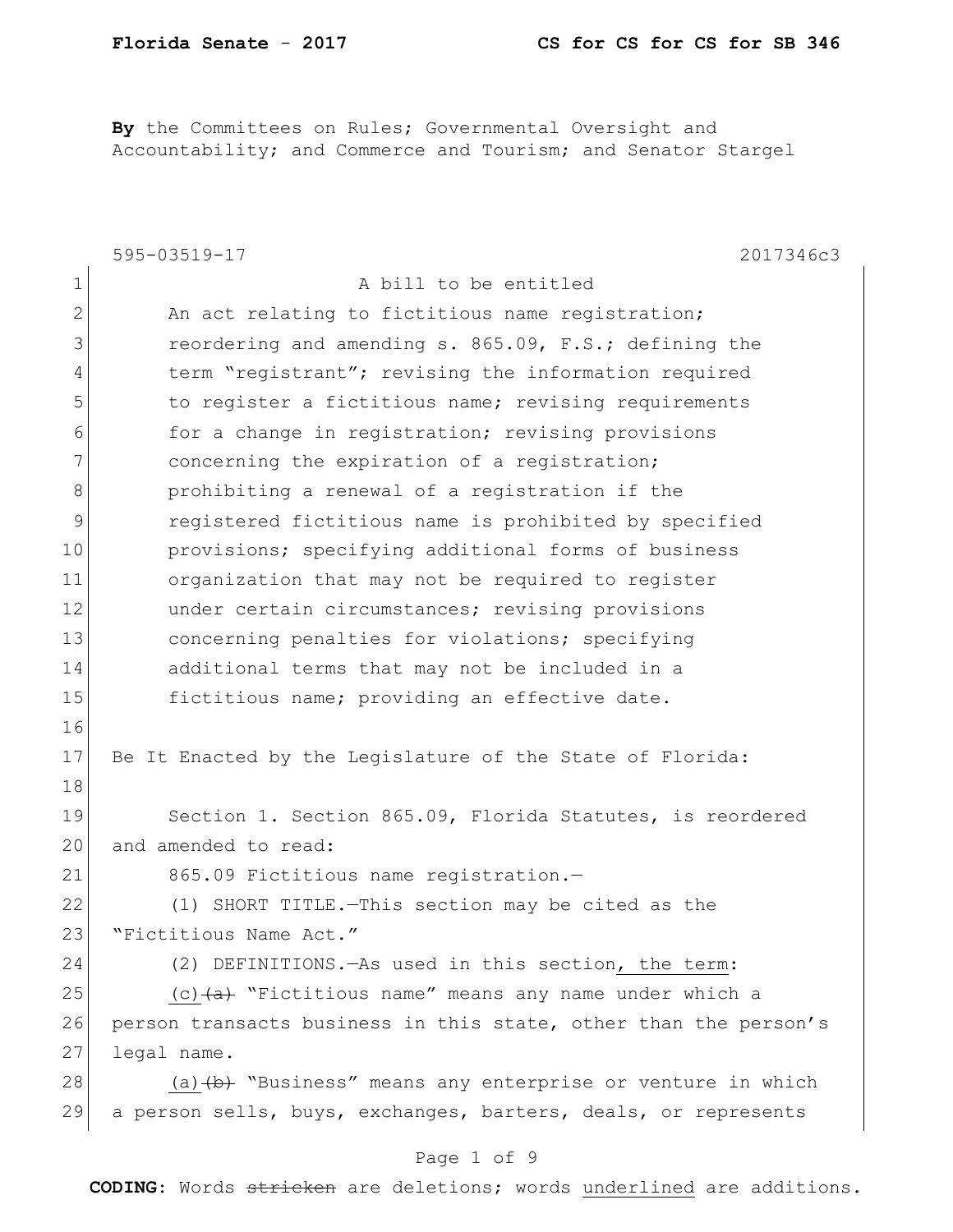|    | 595-03519-17<br>2017346c3                                                          |
|----|------------------------------------------------------------------------------------|
| 30 | the dealing in any thing or article of value, or renders                           |
| 31 | services for compensation.                                                         |
| 32 | (b) $\left\{\epsilon\right\}$ "Division" means the Division of Corporations of the |
| 33 | Department of State.                                                               |
| 34 | (d) "Registrant" means a person who registers a fictitious                         |
| 35 | name with the division.                                                            |
| 36 | (3) REGISTRATION.-                                                                 |
| 37 | (a) A person may not engage in business under a fictitious                         |
| 38 | name unless the person first registers the name with the                           |
| 39 | division by filing a registration sworn statement listing:                         |
| 40 | 1. $(a)$ The name to be registered.                                                |
| 41 | $2.$ $(b)$ The mailing address of the business.                                    |
| 42 | 3. (c) The name and address of each registrant owner and, if                       |
| 43 | a corporation, its federal employer's identification number and                    |
| 44 | Florida incorporation or registration number.                                      |
| 45 | 4. If the registrant is a business entity that was required                        |
| 46 | to file incorporation or similar documents with its state of                       |
| 47 | organization when it was organized, such entity must be                            |
| 48 | registered with the division and in active status with the                         |
| 49 | division; provide its Florida document registration number; and                    |
| 50 | provide its federal employer identification number if the entity                   |
| 51 | has such a number.                                                                 |
| 52 | 5.(d) Certification by at least one registrant the                                 |
| 53 | applicant that the intention to register such fictitious name                      |
| 54 | has been advertised at least once in a newspaper as defined in                     |
| 55 | chapter 50 in the county in which where the principal place of                     |
| 56 | business of the registrant is or applicant will be located.                        |
| 57 | 6. $\leftrightarrow$ Any other information the division may reasonably             |
| 58 | deem necessary to adequately inform other governmental agencies                    |

# Page 2 of 9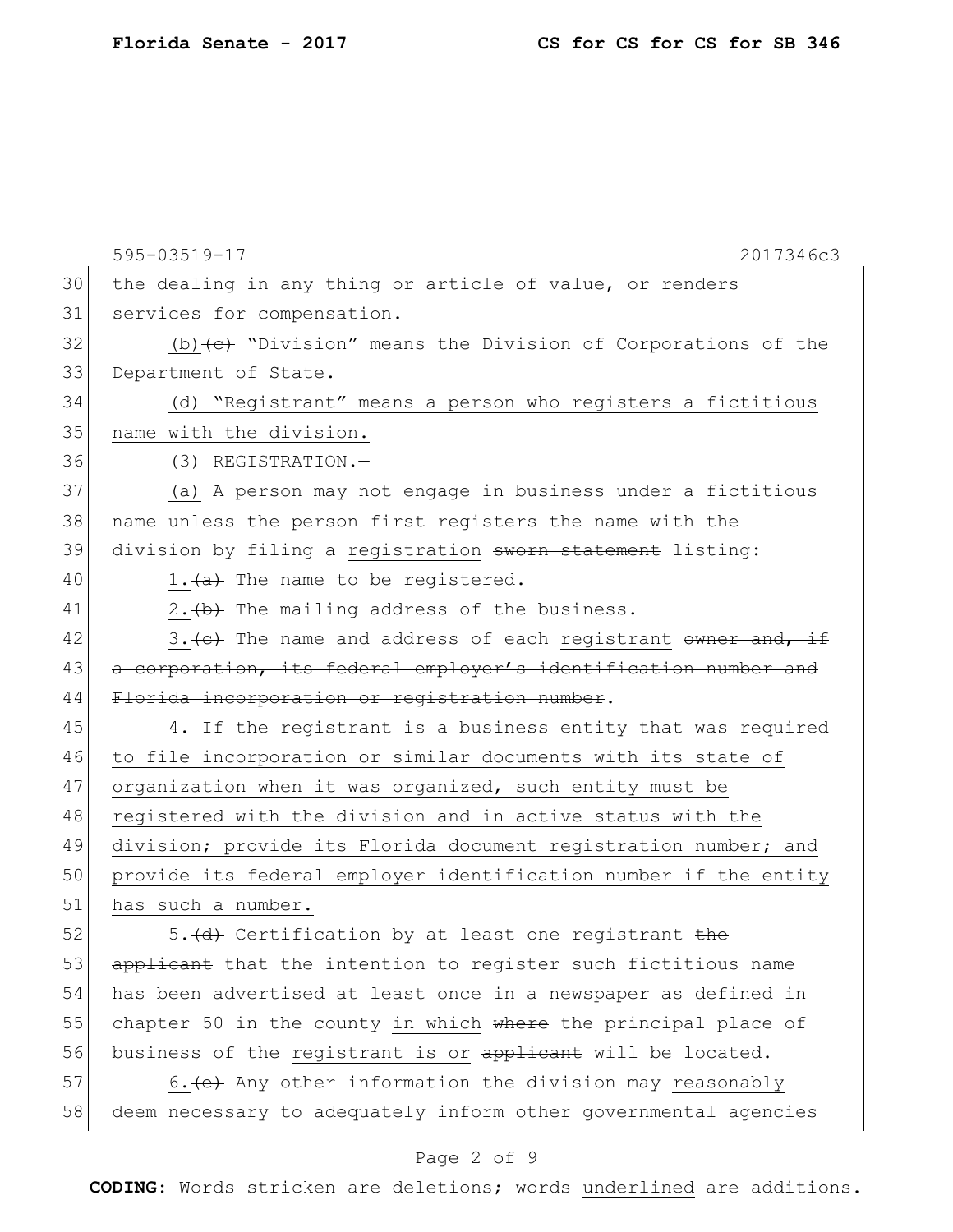|    | 595-03519-17<br>2017346c3                                               |
|----|-------------------------------------------------------------------------|
| 59 | and the public as to the registrant persons so conducting               |
| 60 | business.                                                               |
| 61 | (b) Such registration statement shall be accompanied by the             |
| 62 | applicable processing fees and any other taxes or penalties owed        |
| 63 | to the state.                                                           |
| 64 | (c) With respect to a general partnership that is not                   |
| 65 | registered with the division, its partners are the registrants          |
| 66 | and not the partnership entity. With respect to a general               |
| 67 | partnership that is registered with the division, the                   |
| 68 | partnership is the registrant and it must be in active status           |
| 69 | with the division at the time the registration is filed.                |
| 70 | (4) CANCELLATION AND REREGISTRATION <del>CHANGE OF OWNERSHIP</del> .-If |
| 71 | a registrant ceases to engage in business under a registered            |
| 72 | fictitious name, such registrant the ownership of a business            |
| 73 | registered under this section changes, the owner of record with         |
| 74 | the division shall file a cancellation with the division and            |
| 75 | reregistration that meets the requirements set forth in                 |
| 76 | subsection (3) within 30 days after the cessation occurs the            |
| 77 | occurrence of such change. If such cessation is in connection           |
| 78 | with a transfer of the business or, with respect to a general           |
| 79 | partnership that is not registered with the division, is in             |
| 80 | connection with a transfer by a general partner of all or any           |
| 81 | part of the general partner's partnership interest and, as a            |
| 82 | result, a new person will engage in business under the                  |
| 83 | registered fictitious name, such new person may reregister the          |
| 84 | name pursuant to subsection (3) at the same time as the                 |
| 85 | cancellation is filed.                                                  |
| 86 | $(5)$ TERM.-                                                            |
| 87 | (a) A fictitious name registered under this section shall               |

# Page 3 of 9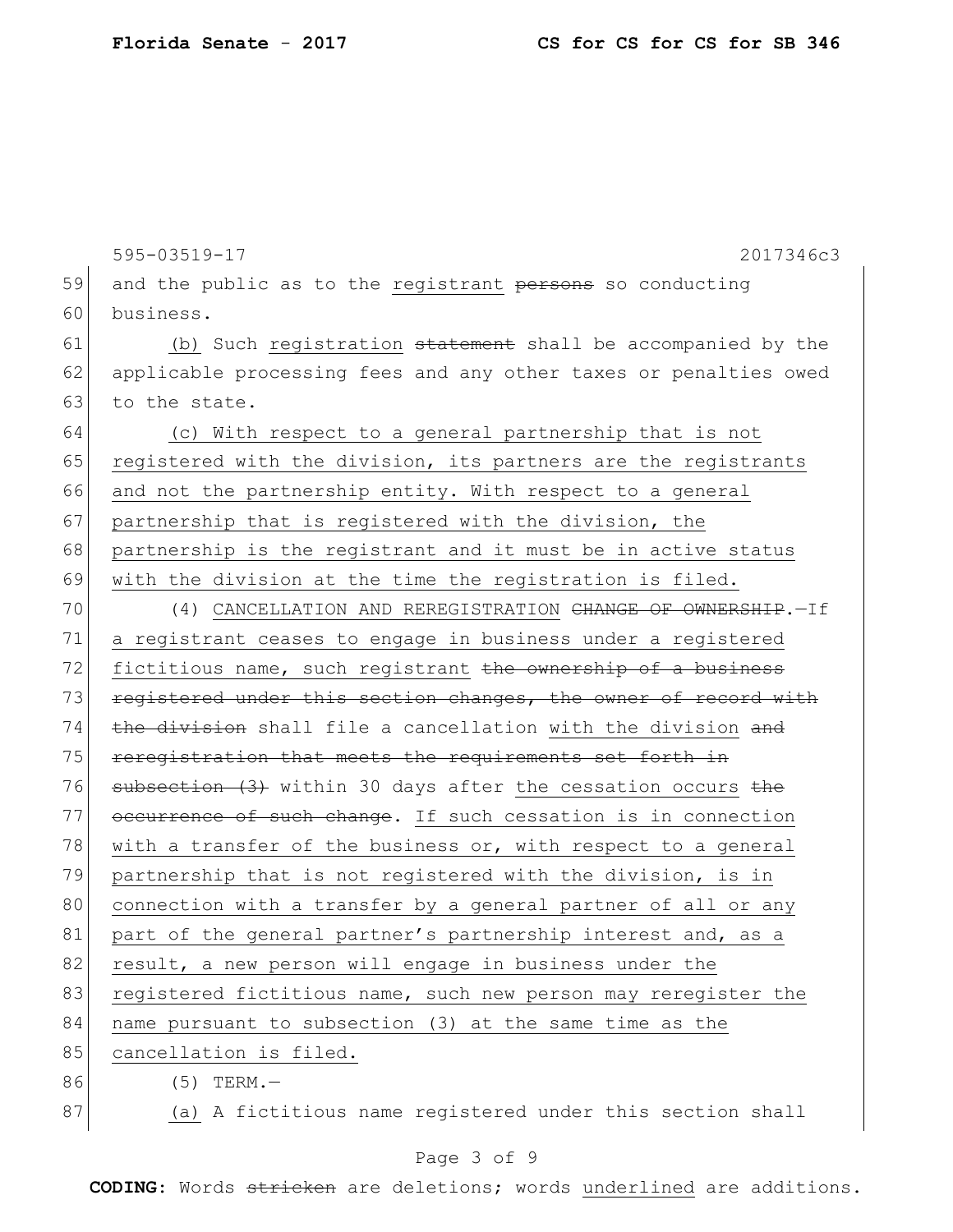595-03519-17 2017346c3 88 be valid for a period beginning on the date of registration or 89 reregistration and expiring on December 31 of the 5th calendar 90 year thereafter, counting the period from registration or 91 reregistration through December 31 of the year of registration 92 or reregistration as the first calendar year. 93 (b) Each renewal under subsection (6) is valid for a period 94 of 5 years beginning on January 1 of the year following the 95 prior registration expiration date and expiring of 5 years and 96 expires on December 31 of the 5th calendar year.  $97$  (6) RENEWAL. 98 (a) Renewal of a fictitious name registration shall occur 99 on or after January 1 and on or before December 31 of the 100 expiration year. Upon timely filing of a renewal statement, the 101 effectiveness of the name registration is continued for 5 years 102 as provided in subsection (5). 103 (b) In the  $\frac{1}{4}$  least year that a  $\theta$  the registration is to 104 expire, the division shall notify the owner or registrant of the 105 fictitious name registration of the upcoming expiration of the 106 fictitious name no later than September 1. If the owner or 107 registrant of the fictitious name has provided the division 108 department with an electronic mail address, such notice shall be 109 by electronic transmission. If the business is a general 110 partnership that is not registered with the division and, thus, 111 there is more than one registrant for the fictitious name, the 112 division need only notify one of the registrants. 113 (c) If a registrant the owner of the fictitious name 114 registration fails to timely file a renewal and pay the 115 appropriate processing fees on or before prior to December 31 of

#### Page 4 of 9

116 the year of expiration, the fictitious name registration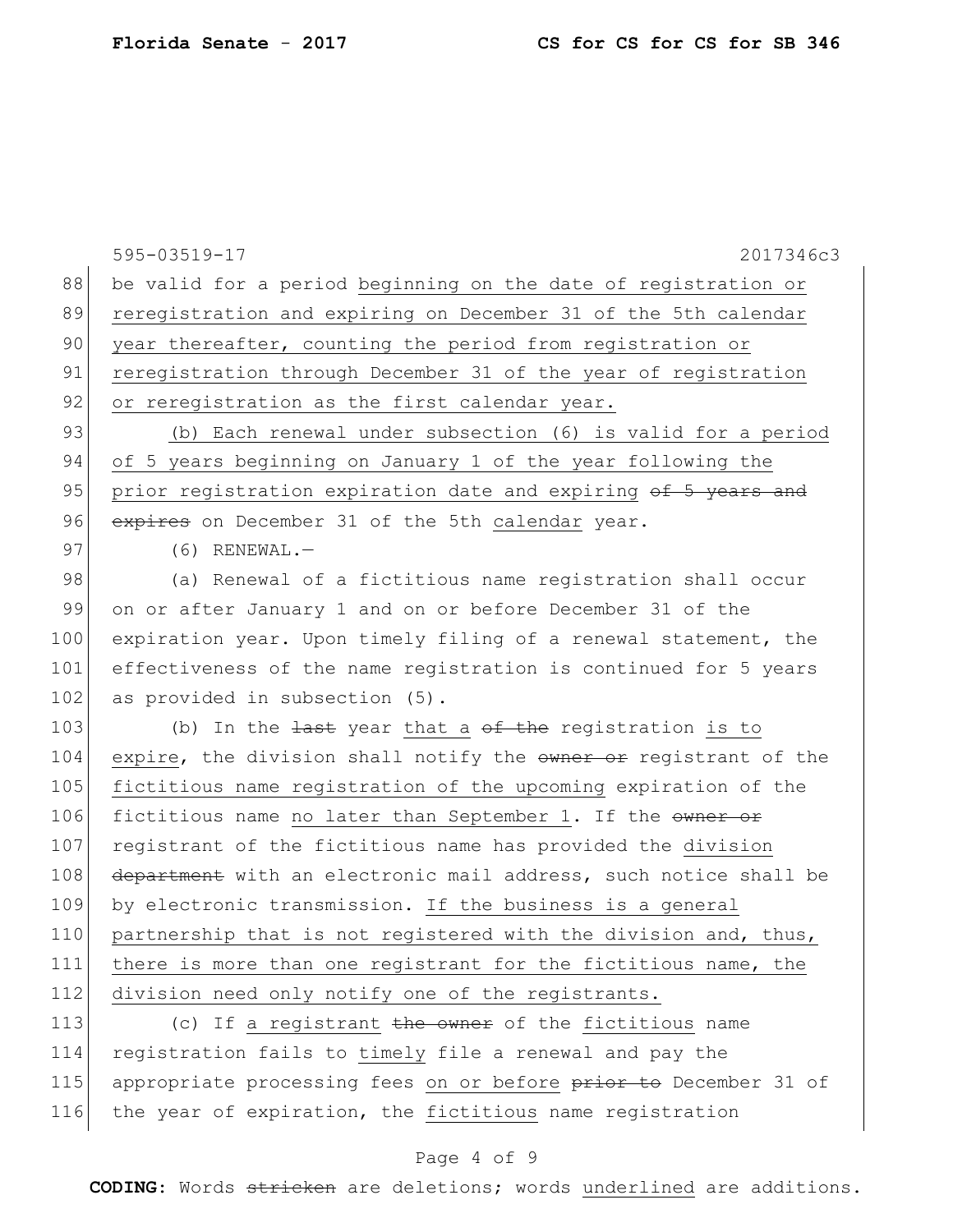595-03519-17 2017346c3 117 expires. The division shall remove any expired or canceled 118 fictitious name registration from its records and may purge such 119 registrations. Failure to receive the notice statement of 120 expiration <del>renewal</del> required by paragraph (b) shall not 121 constitute grounds for appeal of a registration's expiration or 122 removal from the division's records. 123 (d) If a registered fictitious name is prohibited by 124 subsection (14) at the time of renewal, the fictitious name may 125 not be renewed. 126 (7) EXEMPTIONS.—A business formed by an attorney actively 127 licensed to practice law in this state, by a person actively 128 licensed by the Department of Business and Professional 129 Regulation or the Department of Health for the purpose of 130 practicing his or her licensed profession, or by any 131 corporation, limited liability company, partnership, or other 132 business commercial entity that is actively organized or 133 registered and in active status with the division Department of 134 State is not required to register its name pursuant to this 135 section, unless the name under which business is to be conducted 136 differs from the name as licensed or registered. 137 (8) EFFECT OF REGISTRATION. Notwithstanding the provisions 138  $\leftrightarrow$  any other law, registration under this section is for public 139 notice only, and does not give  $q$ ives rise to a no presumption of 140 the registrant's rights to own or use the name registered, nor 141 does it affect trademark, service mark, trade name, or corporate 142 or other business entity name rights previously acquired by 143 others in the same or a similar name. Registration under this 144 section does not reserve a fictitious name against future use. 145 (9) PENALTIES.-

### Page 5 of 9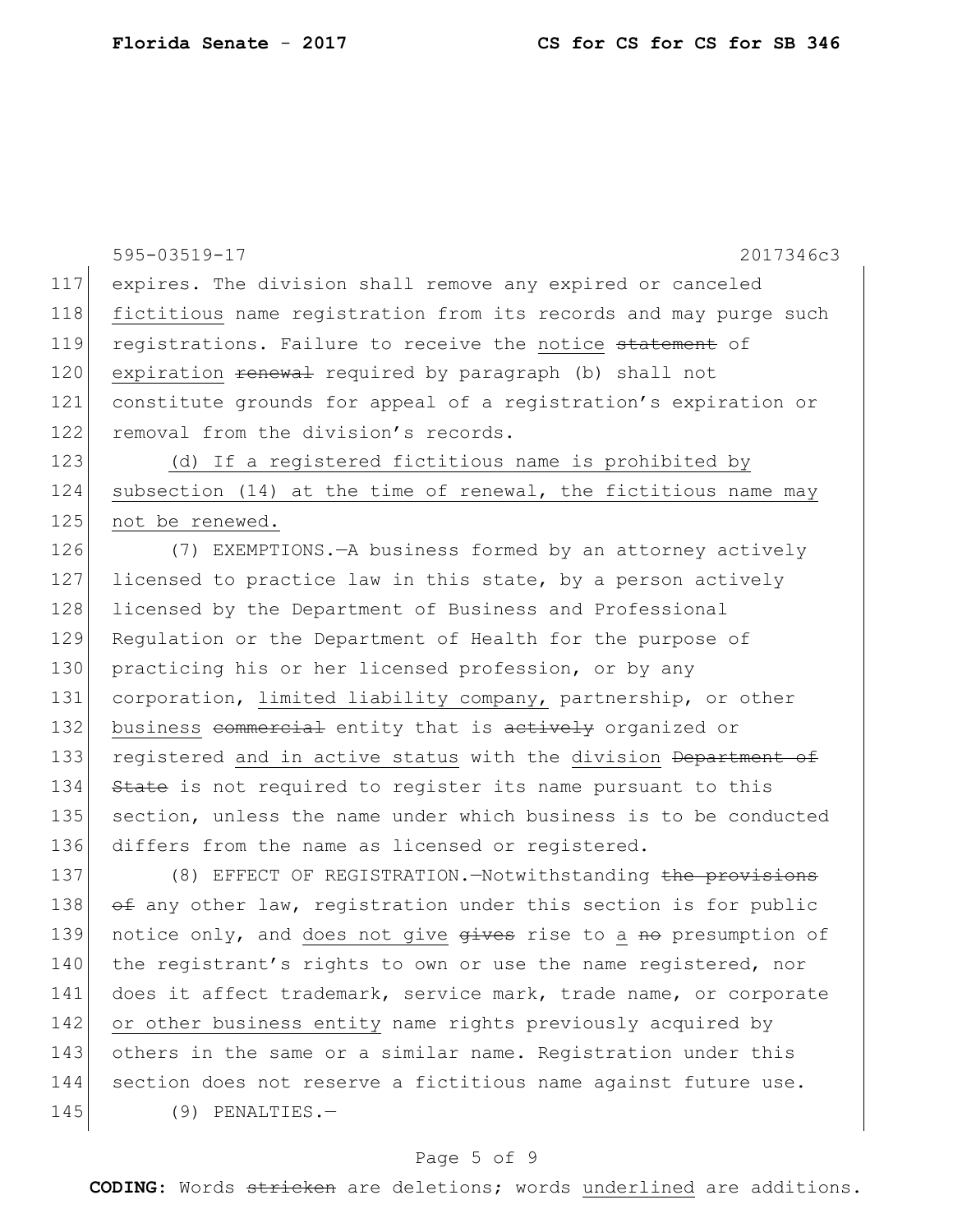595-03519-17 2017346c3 146 (a) If a business fails to comply with this section, 147 neither the business nor the person or persons engaging in the $\tau$ 148 its members, and those interested in doing such business may not 149 maintain any action, suit, or proceeding in any court of this 150 state with respect to or on behalf of such business until this 151 section is complied with. An action, suit, or proceeding may not 152 be maintained in any court of this state by any successor or 153 assignee of such business on any right, claim, or demand arising 154 out of the transaction of business by such business in this 155 state until this section has been complied with. 156 (b) The failure of a business to comply with this section 157 does not impair the validity of any contract, deed, mortgage, 158 security interest, lien, or act of such business and does not 159 prevent such business from defending any action, suit, or 160 proceeding in any court of this state. However, a party

161 aggrieved by a noncomplying business may be awarded reasonable 162 attorney attorney's fees and court costs necessitated by the 163 noncomplying business.

164 (c) Any person who fails to comply with this section 165 commits a noncriminal violation as defined in s. 775.08 166  $\overline{\text{misdeneancer of the second degree}}$ , punishable as provided in  $\overline{\text{e}}$ . 167 775.082 or s. 775.083.

168 (10) POWERS OF DIVISION <del>DEPARTMENT</del>. The division Department 169 of State is granted the power reasonably necessary to enable it 170 to administer this section efficiently and to perform the 171 duties herein imposed upon it.

172 (11) FORMS.-Registration, cancellation, and renewal shall 173 be made on forms prescribed by the division Department of State, 174 which may include the uniform business report, pursuant to s.

### Page 6 of 9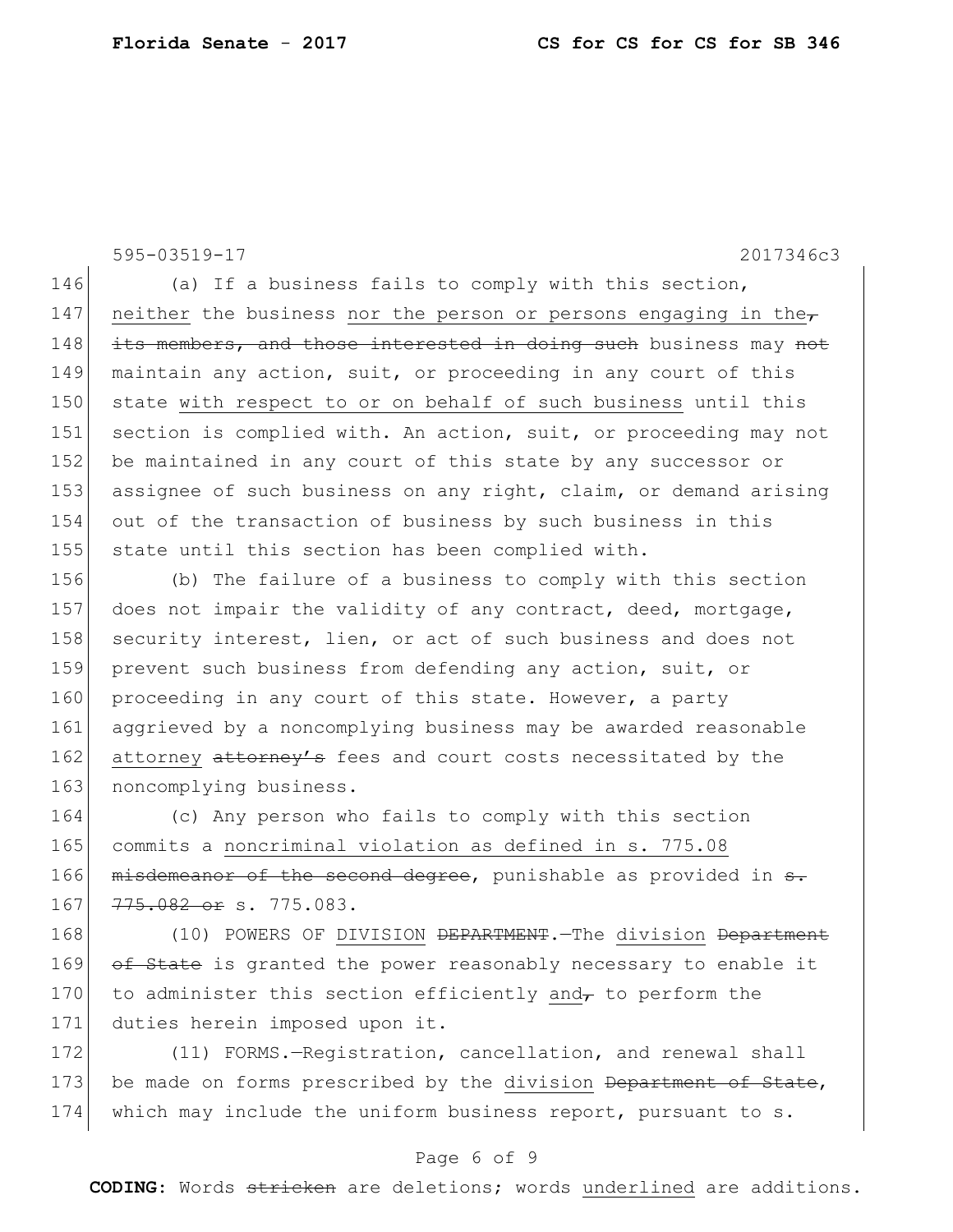|     | 595-03519-17<br>2017346c3                                        |
|-----|------------------------------------------------------------------|
| 175 | 606.06, as a means of satisfying the requirement of this         |
| 176 | section.                                                         |
| 177 | (12) PROCESSING FEES. - The division Department of State         |
| 178 | shall charge and collect nonrefundable processing fees as        |
| 179 | follows:                                                         |
| 180 | (a) For registration of a fictitious name, \$50.                 |
| 181 | (b) For cancellation or cancellation and reregistration of       |
| 182 | a fictitious name, \$50.                                         |
| 183 | (c) For renewal of a fictitious name registration, \$50.         |
| 184 | (d) For furnishing a certified copy of a fictitious name         |
| 185 | registration document, \$30.                                     |
| 186 | (e) For furnishing a certificate of status, \$10.                |
| 187 | (13) DEPOSIT OF FUNDS.-All funds required to be paid to the      |
| 188 | division Department of State pursuant to this section shall be   |
| 189 | collected and deposited into the General Revenue Fund.           |
| 190 | (14) PROHIBITION. - A fictitious name registered as provided     |
| 191 | in this section may not contain the following words,             |
| 192 | abbreviations, or designations:                                  |
| 193 | (a) "Corporation," $e^x$ "incorporated," $e^x$ the abbreviations |
| 194 | "Corp.," or "Inc.," unless the person or business for which the  |
| 195 | name is registered is incorporated or has obtained a certificate |
| 196 | of authority to transact business in this state pursuant to part |
| 197 | 1 of chapter 607 or chapter 617.                                 |
| 198 | (b) "Limited liability company," "LLC," or "L.L.C.," unless      |
| 199 | the person or business for which the name is registered is       |
| 200 | organized as a limited liability company or has obtained a       |
| 201 | certificate of authority to transact business in this state      |
| 202 | pursuant to chapter 605.                                         |
| 203 | (c) "Limited liability partnership," "LLP," or "L.L.P.,"         |

# Page 7 of 9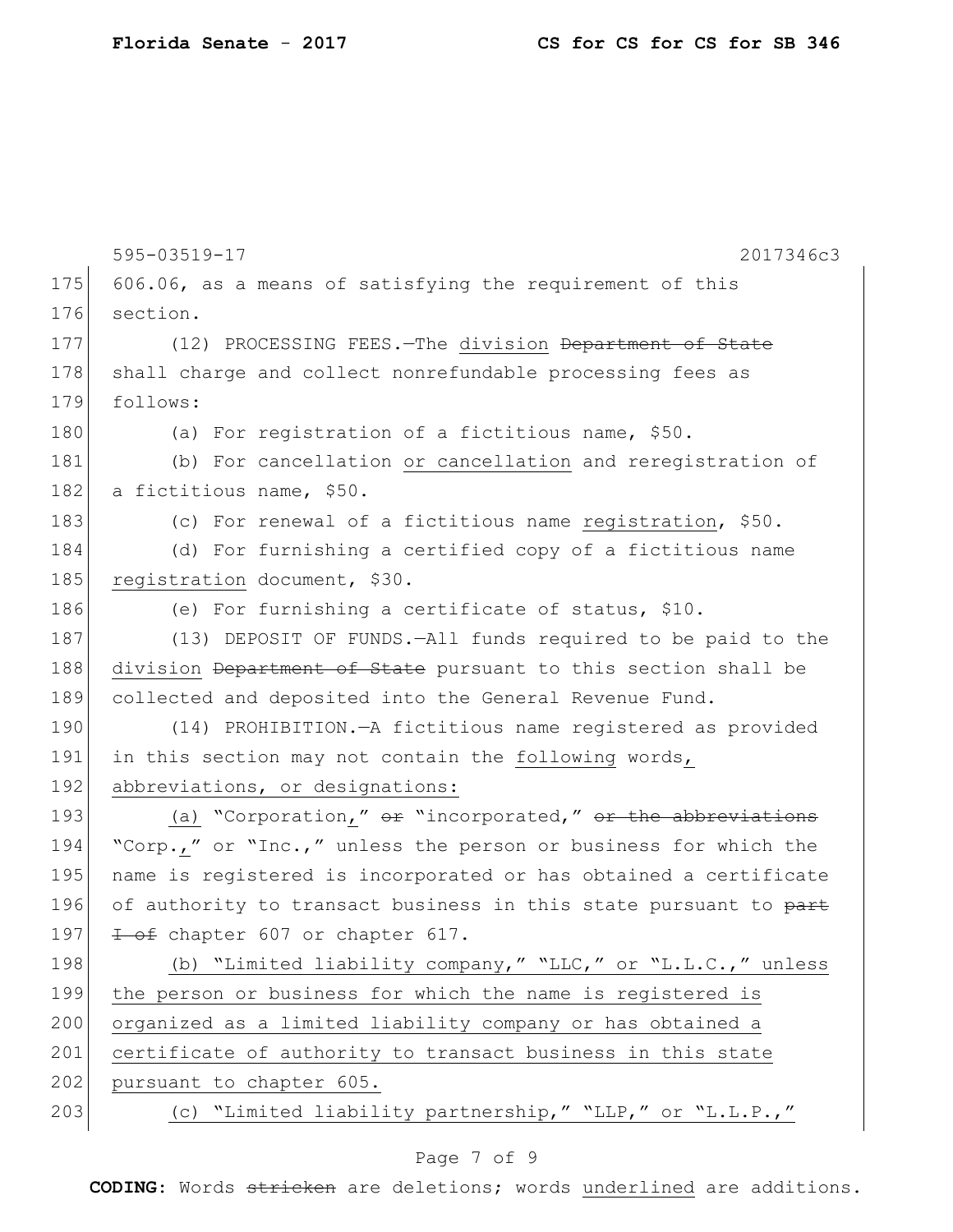|     | 595-03519-17<br>2017346c3                                          |
|-----|--------------------------------------------------------------------|
| 204 | unless the person or business for which the name is registered     |
| 205 | is registered as a limited liability partnership or has obtained   |
| 206 | a certificate of authority to transact business in this state      |
| 207 | pursuant to s. 620.9102.                                           |
| 208 | (d) "Limited partnership," "limited liability limited              |
| 209 | partnership, " "LP, " "L.P., " "LLLP, " or "L.L.L.P., " unless the |
| 210 | person or business for which the name is registered is organized   |
| 211 | as a limited partnership or has obtained a certificate of          |
| 212 | authority to transact business in this state pursuant to ss.       |
| 213 | 620.1101-620.2205.                                                 |
| 214 | (e) "Professional association," "P.A.," or "chartered,"            |
| 215 | unless the person or business for which the name is registered     |
| 216 | is organized as a professional corporation pursuant to chapter     |
| 217 | 621, or is organized as a professional corporation pursuant to a   |
| 218 | similar law of another jurisdiction and has obtained a             |
| 219 | certificate of authority to transact business in this state        |
| 220 | pursuant to chapter 607.                                           |
| 221 | (f) "Professional limited liability company," "PLLC,"              |
| 222 | "P.L.L.C.," "PL," or "P.L.," unless the person or business for     |
| 223 | which the name is registered is organized as a professional        |
| 224 | limited liability company pursuant to chapter 621, or is           |
| 225 | organized as a professional limited liability company pursuant     |
| 226 | to a similar law of another jurisdiction and has obtained a        |
| 227 | certificate of authority to transact business in this state        |
| 228 | pursuant to chapter 605.                                           |
| 229 | (15) LEGAL DESIGNATION OF ENTITY.-Notwithstanding any other        |
| 230 | provision of law to the contrary, a fictitious name registered     |
| 231 | as provided in this section for a corporation, limited liability   |
| 232 | company, limited liability partnership, or limited partnership     |

# Page 8 of 9